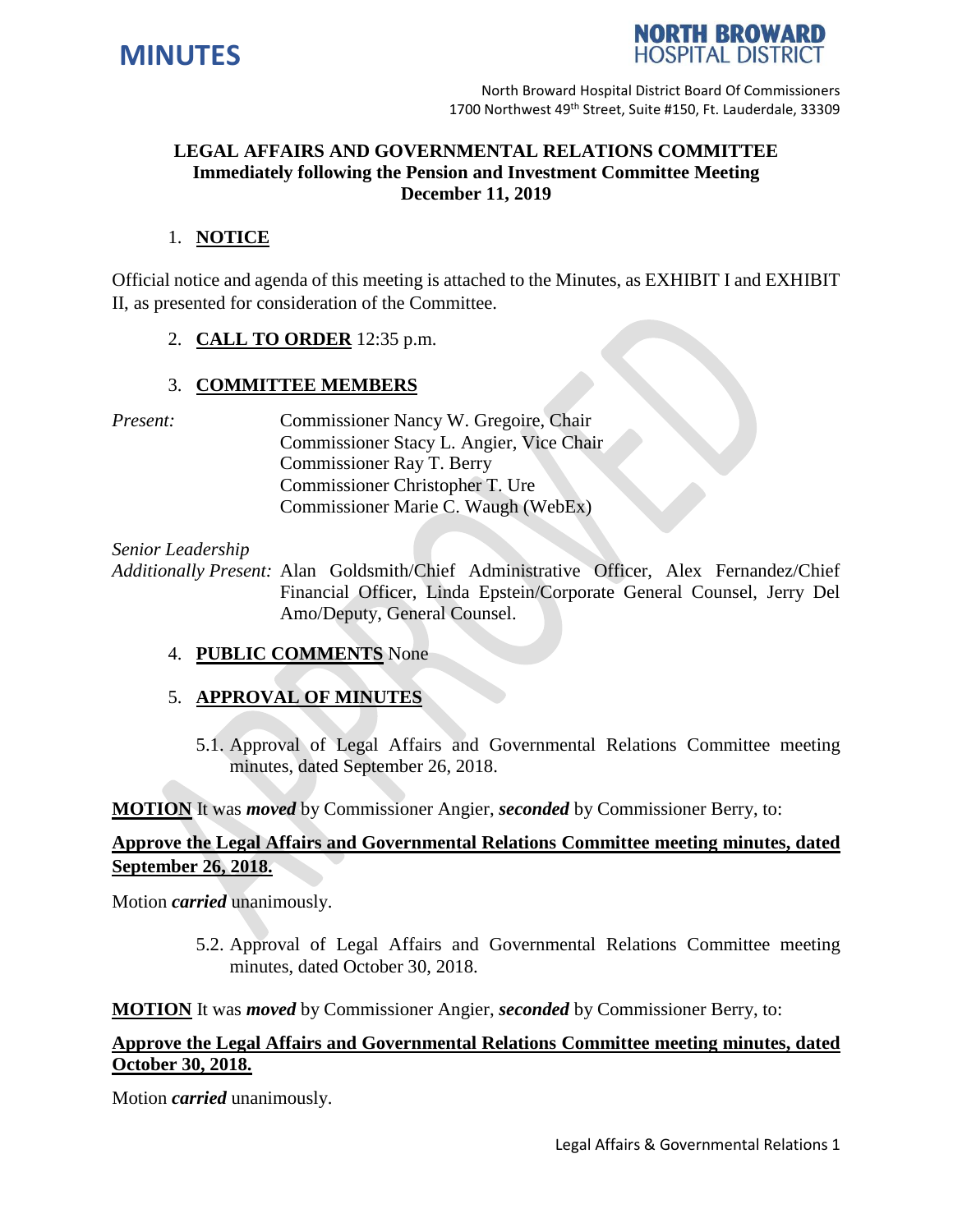



North Broward Hospital District Board Of Commissioners 1700 Northwest 49<sup>th</sup> Street, Suite #150, Ft. Lauderdale, 33309

5.3. Approval of Legal Affairs and Governmental Relations Committee meeting minutes, dated September 11, 2019.

**MOTION** It was *moved* by Commissioner Angier, *seconded* by Commissioner Berry, to:

# **Approve the Legal Affairs and Governmental Relations Committee meeting minutes, dated September 11, 2019.**

Motion *carried* unanimously.

## 6. **TOPIC OF DISCUSSION**

6.1. General Legal Department Updates- Linda Epstein

Ms. Linda Epstein, General Counsel, began her update by introducing the newest members to the legal department, Patricia Monson/Sr. Executive Assistant, Danica Myrie/Paralegal and Michelle Kuecks/Paralegal. She also reported that Mr. Del Amo's new title was Deputy, General Counsel.

Ms. Epstein gave updates to the following activity:

- Contracts subcommittee created to help establish processes' and monitoring for the contracting process.
- Legal department's medical staff training on Peer Review and Amendment 7.
- Monthly monitoring on legal budget and outside counsel matters

6.2. New Engagement Letters

- Six new outside legal engagements:
	- o Jarrett Gelin Law Group, PLLC
	- o Gunster, Yoakley & Stewart, P.A.
	- o Rarick & Beskin, P.A.
	- o Conrad & Scherer, LLP
	- o Morgan, Lewis & Bockius, LLP
	- o The Brickell IP Group, PLLC
	- 6.3. Policy GA-016-005, Public Records Request, Chapter 119, F.S. Brett Bauman

Mr. Brett Bauman detailed revisions within the public records policy.

**MOTION** It was *moved* by Commissioner Angier, *seconded* by Commissioner Ure, that:

# **The Legal Affairs and Governmental Relations Committee recommend that the Board of Commissioners of the North Broward Hospital District accept Policy GA-016-005 Public Records Request – Chapter 119-F-S.**